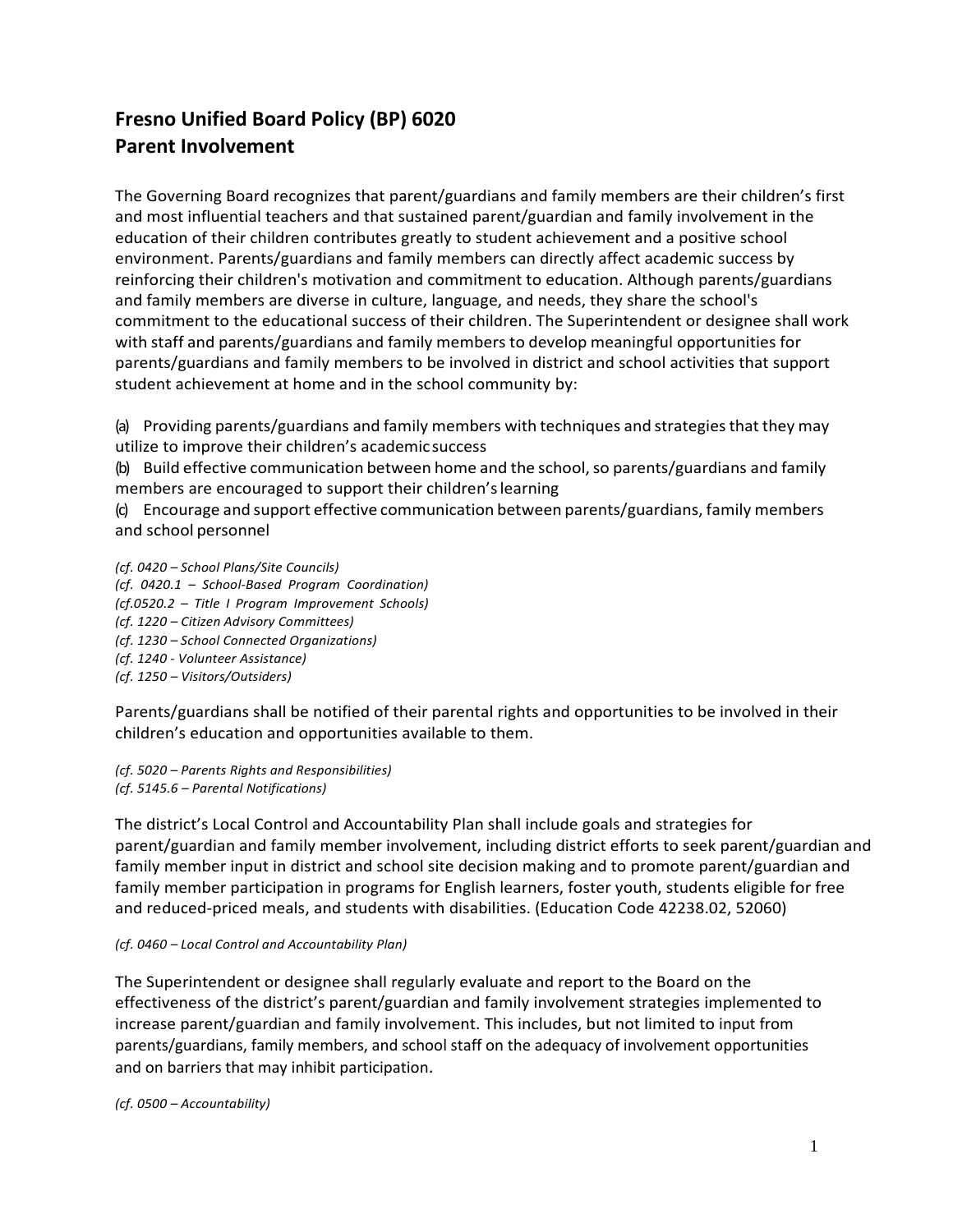## Title I Schools Programs

The Superintendent or designee shall ensure that each school receiving Title I funds develop a school-level parent/guardian and family involvement strategy in accordance with 20 USC 6318. Parents/guardians shall be notified of the policy in an understandable and uniform format and, to the extent practicable, provided in a language the parents/guardians can understand. Furthermore, it shall identify the district's goals for the parent/guardian and family involvement program for all schools and involve parent/guardians and family members in the development of the school site parent/guardian and family involvement plan.

The Superintendent or designee also shall ensure:

(a) Parents/guardians and family members are involved in the joint development of all district plans as required by State or Federal regulations and guidance, and in the associated process of reviews of schools and the district for academic improvement;

(b) coordination, technical assistance, and other support to assist schools in planning and implementing effective parent/guardian and family involvement activities to improve student academic achievement and school performance;

(c) coordination and integration of Title I, Part A parent/guardian and family involvement strategies with the parent/guardian and family involvement strategies of other programs districtwide;

(d) an annual evaluation of the content and effectiveness of the parent/guardian and family involvement policy in improving the academic quality of the schools served. Parents/guardians and family members will be an integral part of this annual evaluation process, which will include the identification of barriers to greater participation by parents/guardians and family members in TitleI activities. Evaluation findings will be used to design and implement more effective parent/guardian and family involvement strategies, including, if needed, revisions to the Title I Parent Involvement Policies.

The Superintendent or designee shall involve parents/guardians and family members in establishing district expectations and objectives for meaningful parent/guardian and family engagement in schools supported by Title I funding, developing strategies that describe how the district will carry out each activity listed in 20 USC 6318, as contained in the accompanying administrative regulation, and implementing and evaluating such programs, activities, and procedures. As appropriate, the Superintendent or designee shall conduct outreach to all parents/guardians and family members. (Education Code 11503; 20 USC6318)

When the district's Title I, Part A allocation exceeds the amount specified in 20 USC 6318, the Board shall reserve at least one percent of the funding to implement parent/guardian and family engagement activities. The Superintendent or designee shall involve parents/guardians and family members of participating students in decisions regarding how the district's Title I funds will be allotted for parent/guardian and family engagement activities and shall ensure that priority is given to schools in high poverty areas in accordance with law. (20 USC 6318, 6631)

## *(cf. 3100 - Budget)*

Expenditures of such funds shall be consistent with the activities specified in the district's policy/regulation and shall include at least one of the following: (20 USC 6318)

a. Support for schools and nonprofit organizations in providing professional development for district and school staff regarding parent/guardian and family engagement strategies, which may be provided jointly to teachers, principals, other school leaders, specialized instructional support personnel, paraprofessionals, early childhood educators, and parents/guardians and familymembers.